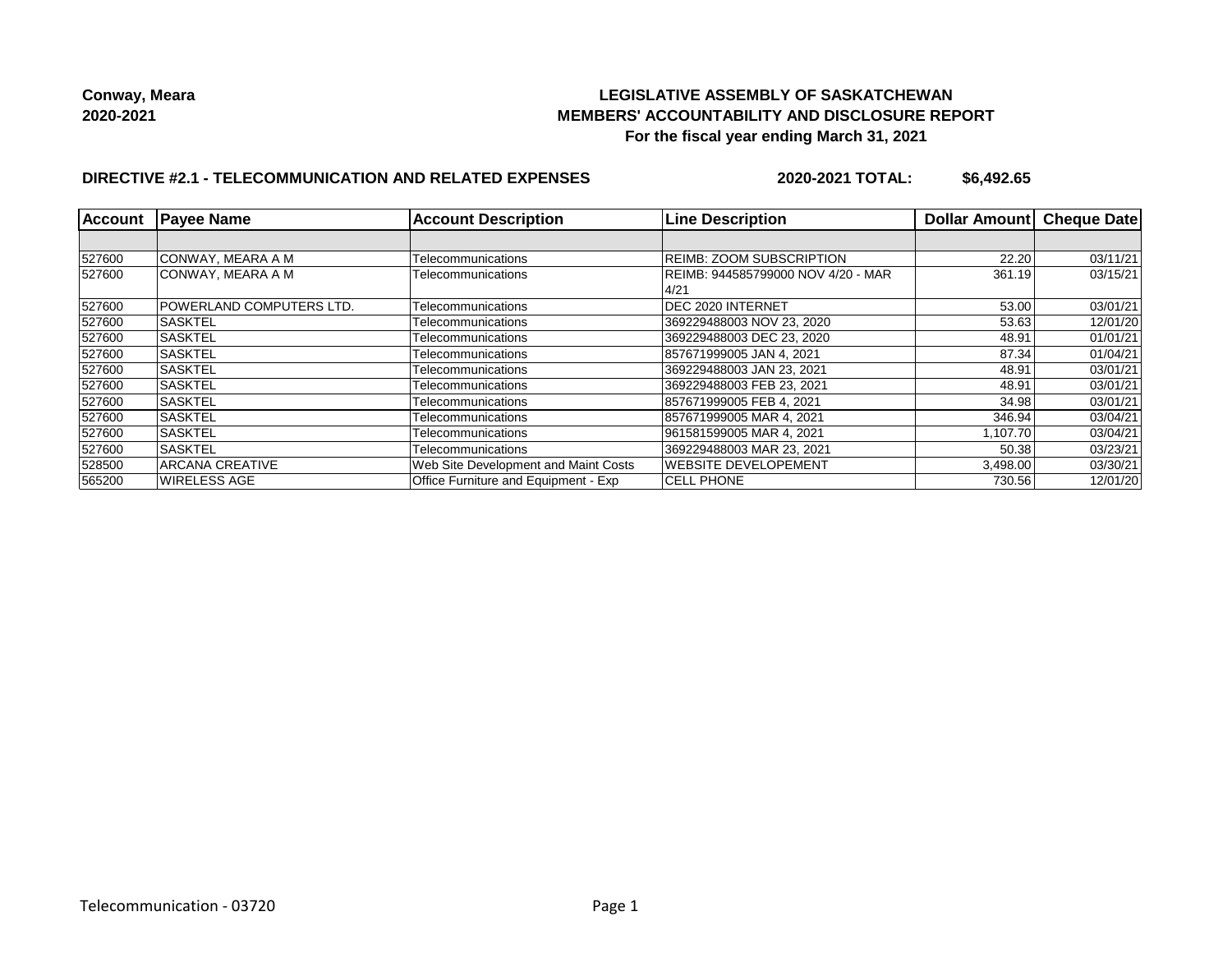# **LEGISLATIVE ASSEMBLY OF SASKATCHEWAN MEMBERS' ACCOUNTABILITY AND DISCLOSURE REPORT For the fiscal year ending March 31, 2021**

### **DIRECTIVE #3.1 - MLA TRAVEL AND LIVING EXPENSES**

**2020-2021 TOTAL: \$731.88**

| <b>IAccoun</b> | Pavee Name   | Description<br>umt     | <b>Description</b><br>_ıne         | Dolla<br>Amouni | <b>Cheque</b><br>Date |
|----------------|--------------|------------------------|------------------------------------|-----------------|-----------------------|
|                |              |                        |                                    |                 |                       |
| 541900         | A M<br>∨∆WW⊾ | Elected Rep<br>-Travel | - MAR 11-14. 2021<br>'ML∕<br>TRAVE | 731.88          | 0.010110              |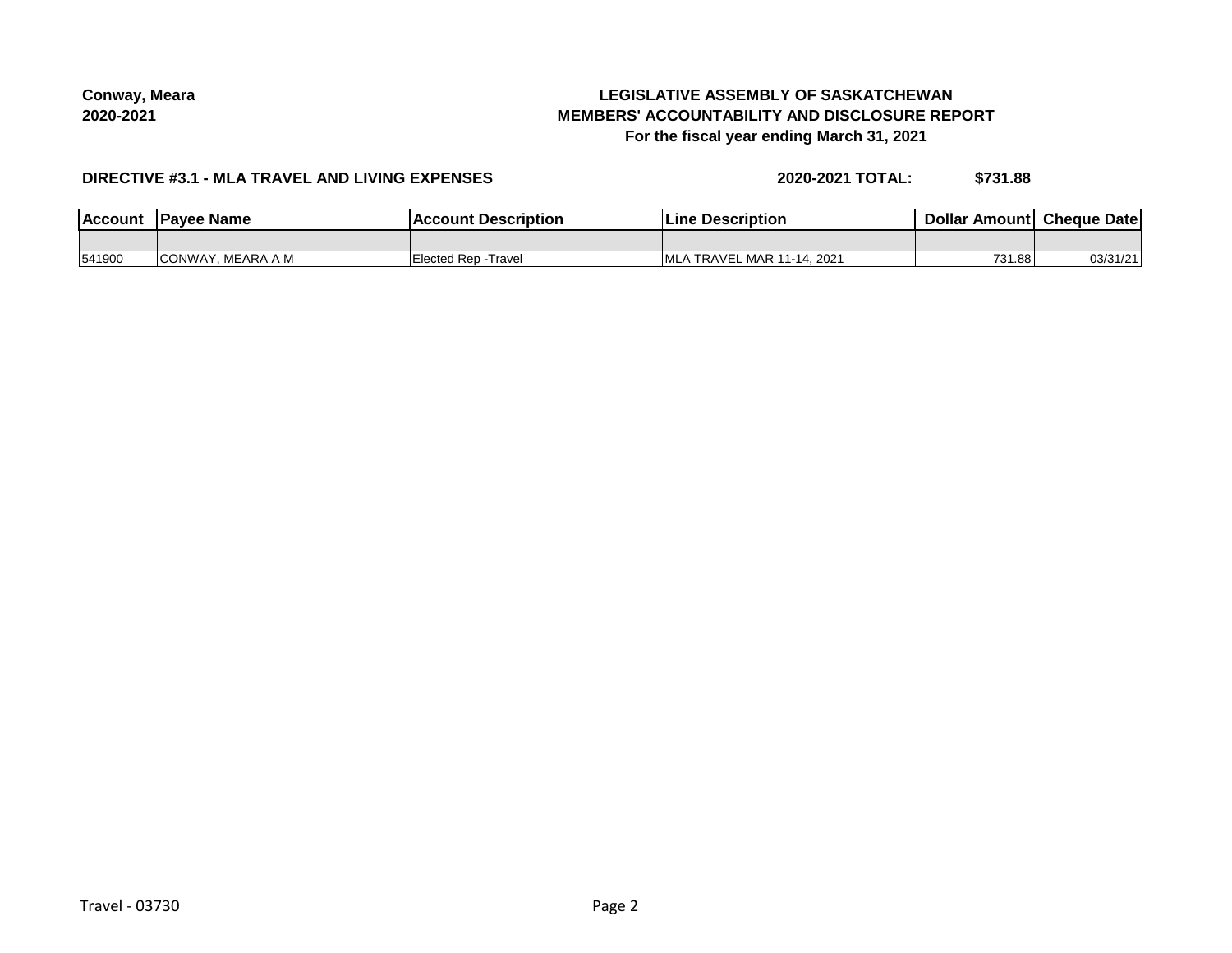

# **LEGISLATIVE ASSEMBLY OF SASKATCHEWAN MEMBERS' ACCOUNTABILITY AND DISCLOSURE REPORT For the fiscal year ending March 31, 2021**

### **DIRECTIVE #4.1 - CONSTITUENCY SERVICE EXPENSES**

**2020-2021 TOTAL: \$37,157.00**

| <b>Account</b> | <b>Payee Name</b>                                                            | <b>Account Description</b>                | <b>Line Description</b>                                                        | Dollar Amount | <b>Cheque Date</b> |
|----------------|------------------------------------------------------------------------------|-------------------------------------------|--------------------------------------------------------------------------------|---------------|--------------------|
|                |                                                                              |                                           |                                                                                |               |                    |
| 522000         | CIR COMMERCIAL REALTY INC.                                                   | Rent of Ground, Buildings and Other Space | <b>DEC 2020 MLA OFFICE RENT AND</b><br><b>DEPOSIT</b>                          | 2,200.00      | 12/15/20           |
| 522000         | SUNSHINE 5TH AVE. INVESTMENTS LTD. Rent of Ground, Buildings and Other Space |                                           | FEB 2021 MLA OFFICE RENT                                                       | 800.00        | 02/01/21           |
| 522000         | SUNSHINE 5TH AVE. INVESTMENTS LTD. Rent of Ground, Buildings and Other Space |                                           | MAR 2021 MLA OFFICE RENT                                                       | 800.00        | 02/08/21           |
| 522200         | KONICA MINOLTA BUSINESS<br>SOLUTIONS (CANADA) LTD.                           | Rent of Photocopiers                      | <b>COPIER CHARGES</b>                                                          | 119.69        | 03/15/21           |
| 522500         | KNIGHT ARCHER INSURANCE LTD.                                                 | <b>Insurance Premiums</b>                 | OFFICE INSURANCE C701736842                                                    | 530.00        | 01/01/21           |
| 525000         | MINISTER OF FINANCE-MINISTRY OF<br>SASKBUILDS AND PROCUREMENT                | Postal, Courier, Freight and Related      | MARCH 2021 MAIL SERVICES                                                       | 50.81         | 03/31/21           |
| 528000         | POWERLAND COMPUTERS LTD.                                                     | <b>Support Services</b>                   | <b>IT SUPPORT</b>                                                              | 159.00        | 12/01/20           |
| 528000         | POWERLAND COMPUTERS LTD.                                                     | Support Services                          | <b>IT SUPPORT</b>                                                              | 53.00         | 12/10/20           |
| 528000         | POWERLAND COMPUTERS LTD.                                                     | <b>Support Services</b>                   | <b>IT SUPPORT</b>                                                              | 47.70         | 03/01/21           |
| 528000         | POWERLAND COMPUTERS LTD.                                                     | <b>Support Services</b>                   | <b>IT SUPPORT</b>                                                              | 23.85         | 03/01/21           |
| 530000         | <b>ARCANA CREATIVE</b>                                                       | <b>Communications Development Costs</b>   | COMMUNICATION DEVELOPEMENT                                                     | 2,146.50      | 03/30/21           |
| 530000         | CONWAY, MEARA A M                                                            | <b>Communications Development Costs</b>   | <b>REIMB: OFFICE</b><br>SUPPLIES/SOFTWARE/COMMUNICATION<br><b>DEVELOPEMENT</b> | 180.00        | 03/23/21           |
| 530500         | MADD MESSAGE                                                                 | Media Placement                           | ADVERTISING                                                                    | 51.92         | 12/01/20           |
| 530500         | POSTMEDIA NETWORK INC.                                                       | Media Placement                           | <b>ADVERTISING</b>                                                             | 21.15         | 12/01/20           |
| 530500         | <b>PRAIRIE DOG MAGAZINE</b>                                                  | Media Placement                           | <b>ADVERTISING</b>                                                             | 183.80        | 03/01/21           |
| 555000         | CONWAY, MEARA A M                                                            | Other Material and Supplies               | <b>REIMB: OFFICE SUPPLIES</b>                                                  | 14.98         | 03/15/21           |
| 555000         | CONWAY, MEARA A M                                                            | Other Material and Supplies               | <b>REIMB: OFFICE SUPPLIES</b>                                                  | 135.77        | 03/15/21           |
| 555000         | CONWAY, MEARA A M                                                            | Other Material and Supplies               | REIMB: COUCH/OFFICE SUPPLIES                                                   | 144.27        | 03/17/21           |
| 555000         | CONWAY, MEARA A M                                                            | Other Material and Supplies               | <b>REIMB: OFFICE</b><br>SUPPLIES/SOFTWARE/COMMUNICATION<br><b>DEVELOPEMENT</b> | 350.17        | 03/23/21           |
| 561300         | TECHNIQUE CONSTRUCTION                                                       | Leasehold Improvements - Exp              | OFFICE RENOVATIONS                                                             | $-2,500.00$   | 03/09/21           |
| 561300         | TECHNIQUE CONSTRUCTION                                                       | Leasehold Improvements - Exp              | OFFICE RENOVATIONS                                                             | 28,805.85     | 03/09/21           |
| 564300         | POWERLAND COMPUTERS LTD.                                                     | Computer Hardware - Exp.                  | MACBOOK AND IPAD                                                               | 3,205.12      | 12/01/20           |
| 564300         | POWERLAND COMPUTERS LTD.                                                     | Computer Hardware - Exp.                  | <b>MACBOOK AND IPAD</b>                                                        | $-1,419.09$   | 03/01/21           |
| 564600         | CONWAY, MEARA A M                                                            | Computer Software - Exp                   | REIMB: SOFTWARE SUBSCRIPTION                                                   | 24.41         | 03/15/21           |
| 564600         | CONWAY, MEARA A M                                                            | Computer Software - Exp                   | <b>REIMB: OFFICE</b><br>SUPPLIES/SOFTWARE/COMMUNICATION<br><b>DEVELOPEMENT</b> | 24.41         | 03/23/21           |
| 564600         | NETFORE SYSTEMS INC.                                                         | Computer Software - Exp                   | SOFTWARE SUBSCRIPTION                                                          | 250.00        | 02/01/21           |
| 565200         | CONWAY, MEARA A M                                                            | Office Furniture and Equipment - Exp      | <b>REIMB: COUCH/OFFICE SUPPLIES</b>                                            | 753.69        | 03/17/21           |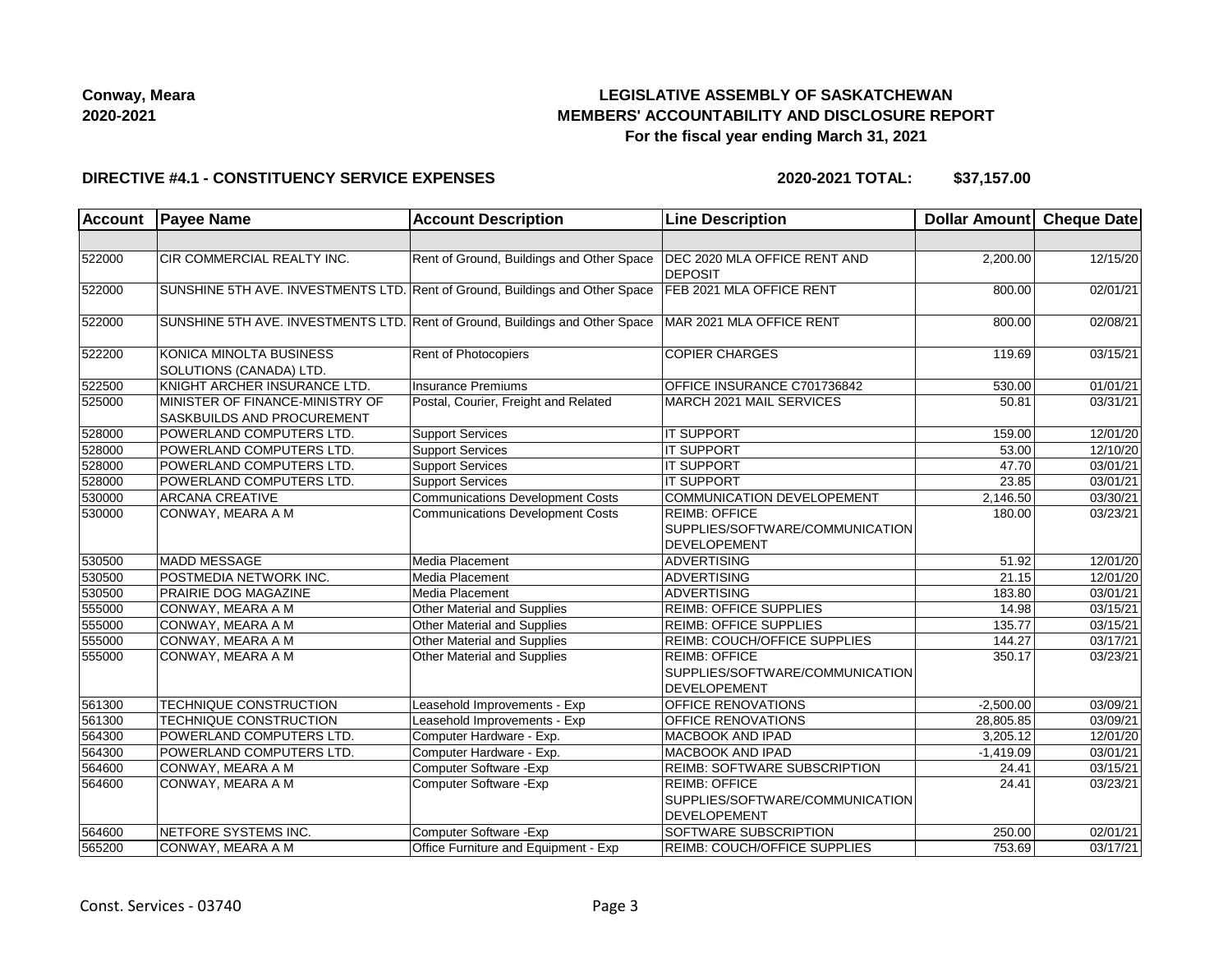## **LEGISLATIVE ASSEMBLY OF SASKATCHEWAN MEMBERS' ACCOUNTABILITY AND DISCLOSURE REPORT For the fiscal year ending March 31, 2021**

#### **DIRECTIVE #6 - CONSTITUENCY ASSISTANT EXPENSES**

**2020-2021 TOTAL: \$19,200.32**

| <b>Account</b> | <b>Payee Name</b>     | <b>Account Description</b>       | Dollar Amount | <b>Cheque Date</b> |
|----------------|-----------------------|----------------------------------|---------------|--------------------|
|                |                       |                                  |               |                    |
| 514000         | VAN LUVEN, MASON      | Casual/Term                      | 705.29        | 02/17/21           |
| 514000         | VAN LUVEN. MASON      | Casual/Term                      | 95.64         | 02/17/21           |
| 514000         | VAN LUVEN, MASON      | Casual/Term                      | 442.31        | 03/03/21           |
| 514000         | VAN LUVEN. MASON      | Casual/Term                      | 334.71        | 03/17/21           |
| 514000         | VAN LUVEN, MASON      | Casual/Term                      | 478.16        | 03/30/21           |
| 514000         | VAN LUVEN. MASON      | Casual/Term                      | 239.08        | 04/09/21           |
| 514300         | <b>GAJARI, CORA P</b> | Part-Time/Permanent Part-Time    | 489.90        | 02/03/21           |
| 514300         | <b>GAJARI, CORA P</b> | Part-Time/Permanent Part-Time    | 540.14        | 02/03/21           |
| 514300         | <b>GAJARI, CORA P</b> | Part-Time/Permanent Part-Time    | 0.00          | 02/17/21           |
| 514300         | <b>GAJARI, CORA P</b> | Part-Time/Permanent Part-Time    | 866.75        | 02/17/21           |
| 514300         | <b>GAJARI. CORA P</b> | Part-Time/Permanent Part-Time    | 766.26        | 03/03/21           |
| 514300         | <b>GAJARI, CORA P</b> | Part-Time/Permanent Part-Time    | 803.94        | 03/17/21           |
| 514300         | <b>GAJARI, CORA P</b> | Part-Time/Permanent Part-Time    | 904.44        | 03/30/21           |
| 514300         | <b>GAJARI, CORA P</b> | Part-Time/Permanent Part-Time    | 276.35        | 04/09/21           |
| 514300         | SWAN, SAWYER J        | Part-Time/Permanent Part-Time    | 11,238.84     | 04/14/21           |
| 519900         | None (Default)        | Change in Y/E Accrued Empl Leave | 1,018.51      | 04/14/21           |
|                |                       | Entitlements                     |               |                    |